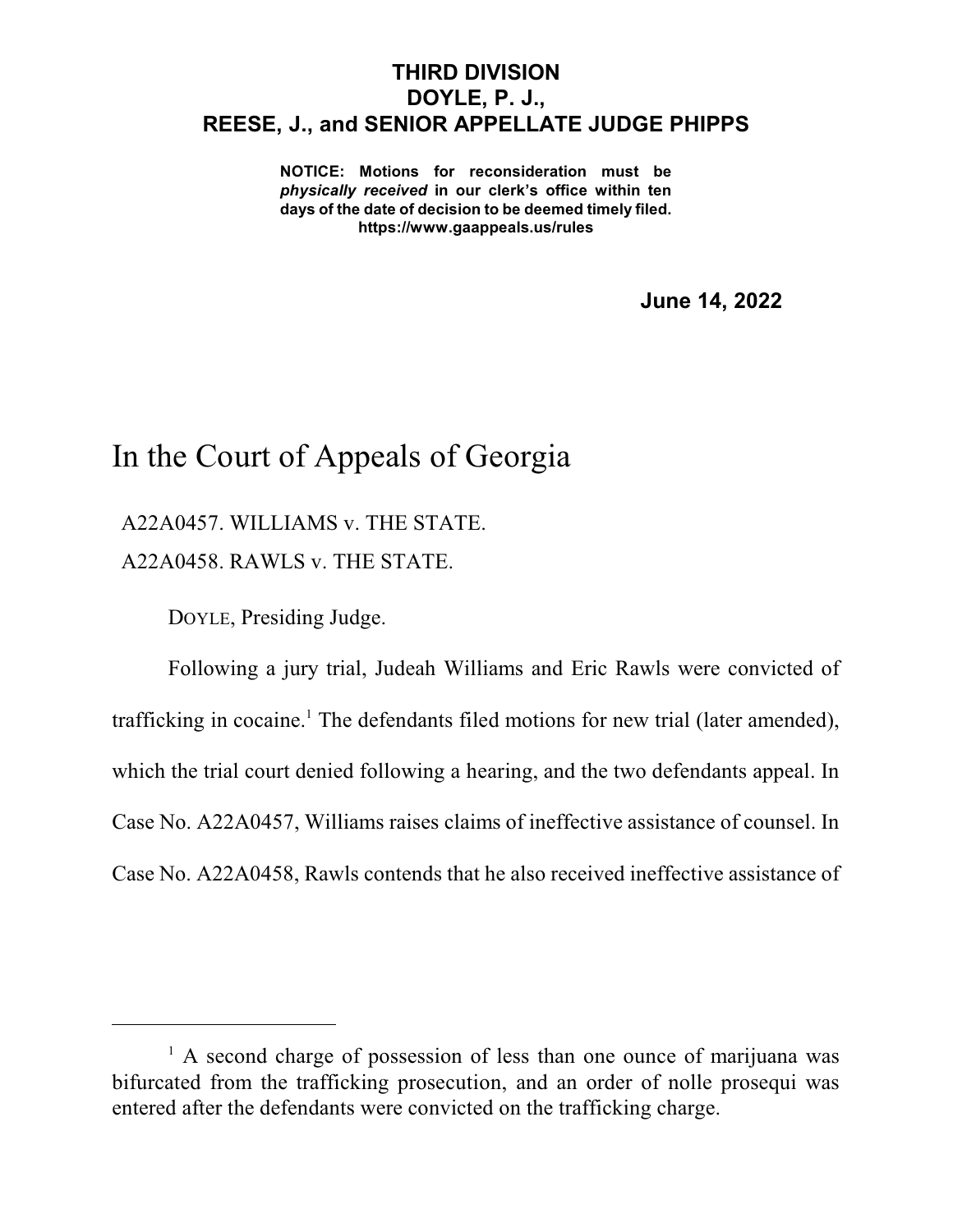counsel. <sup>2</sup> For the reasons that follow, we reverse the judgments of conviction in both cases A22A0457 and A22A0458.

Viewed in favor of the verdict, $3$  the evidence shows that an officer was patrolling at about 3:00 a.m. on the night of May 21, 2017, and witnessed a vehicle cross the center turn lane with the driver's side tires. Believing the driver might have been impaired because of the time of night, the officer effectuated a traffic stop. When he requested the driver's license of the individual in the driver's seat, who was later determined to be Rawls, the officer noticed the odor of alcoholic beverage. In response to the officer's question regarding the odor of alcohol, Rawlsresponded that Williams, who was in the passenger's seat, had a mixed drink in the vehicle. The officer also noticed a small open liquor bottle in the passenger door cup holder.

The officer had Rawls and Williams exit the vehicle, and the officer noticed that the bottle he observed earlier was a vodka bottle and close to being empty. The officer also noticed that the passenger side seat was wet, and he advised Rawls and Williams that he was going to search the vehicle for additional open containers based

<sup>&</sup>lt;sup>2</sup> We have consolidated the cases for purposes of appeal.

<sup>3</sup> See *Jackson v. Virginia*, 443 U. S. 307, 319 (III) (B) (99 SCt 2781, 61 LE2d 560) (1979).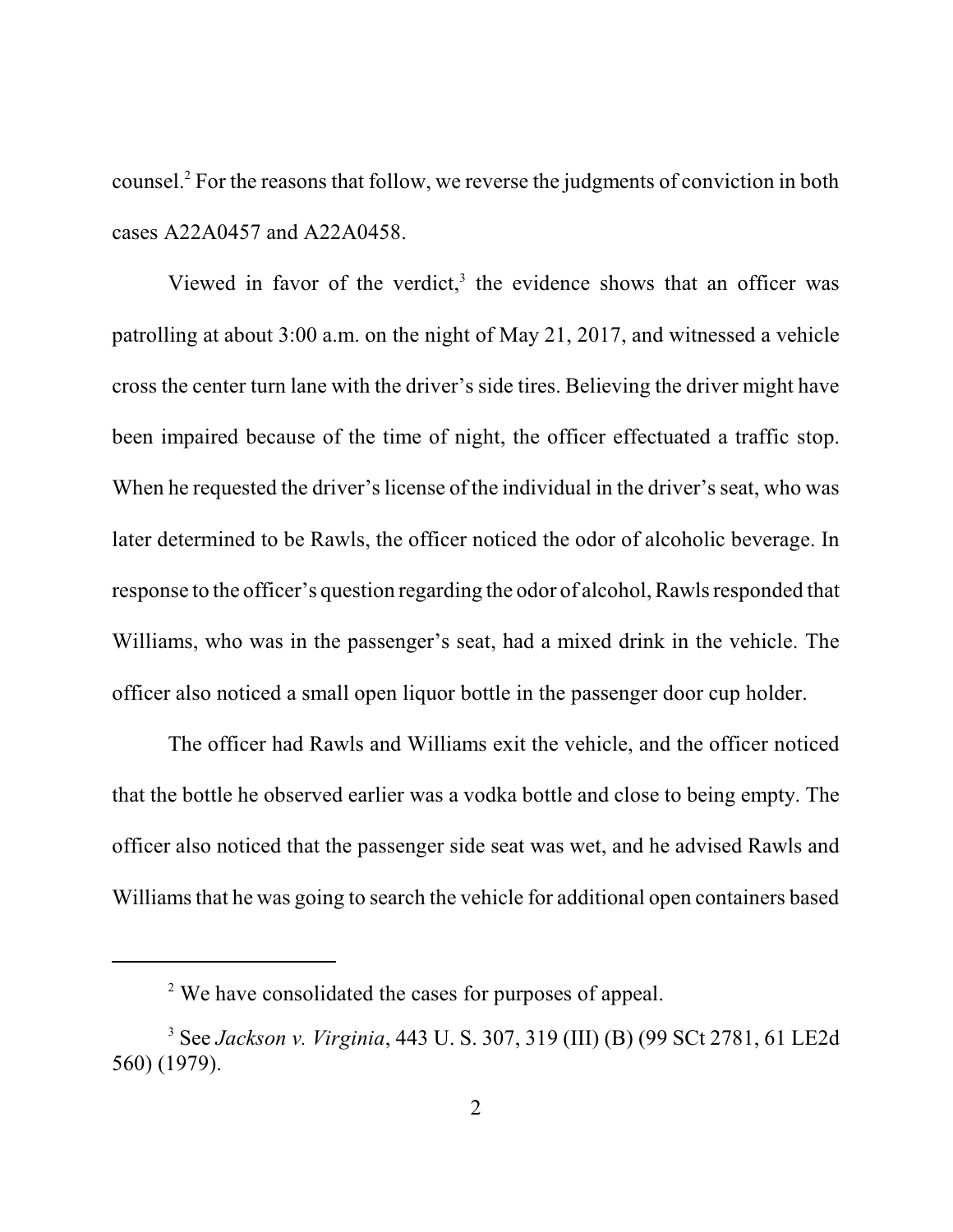on his experience of having hidden open containers used by the driver concealed by a passenger in a vehicle.

As he searched the center console, the officer discovered a work glove, which he removed from the console and which contained a plastic bag with a white powder substance, later determined to be cocaine, located inside the glove. The officer testified that the plastic bag with the white powder was visible and sticking out of the glove when he opened the console. At this point, the officer handcuffed Rawls and placed him in the patrol car; in response to the officer's question, Rawls denied that the suspected cocaine was his.

By this time, another officer had arrived, who handcuffed Williams and placed her in the second patrol car. The second officer read Williams her *Miranda*<sup>4</sup> rights, and the first officer questioned Williams about the cocaine, which she admitted was hers, explaining that she had sold her car in order to purchase the cocaine for \$2,400 for later distribution because she had lost her job and needed the money. Because Williams claimed possession of the cocaine and the officer had not discovered any other illegal activity, he released Rawls and arrested Williams. Eventually, Williams made a statement to police indicating that Rawls was in possession of the cocaine,

<sup>4</sup> See *Miranda v. Arizona*, 384 U. S. 436 (86 SCt 1602, 16 LEd2d 694) (1966).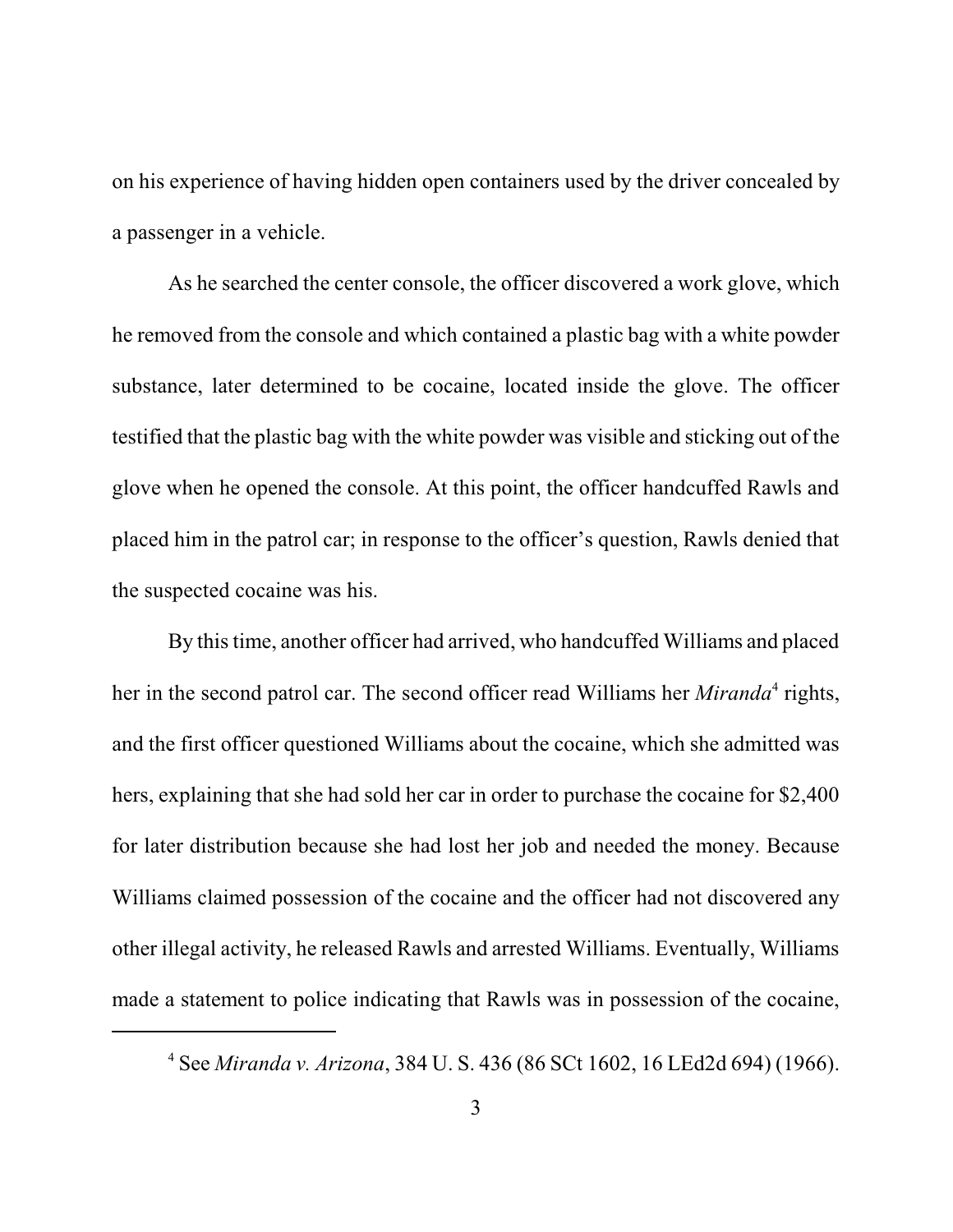which he told her to hide as the officer pulled them over, this statement resulted in the State charging both Williams and Rawls.

At trial, in addition to the officer's testimony about the evening as summarized above, the State introduced a video of the officer's body camera showing the stop. Rawls did not testify, Williams did, however. She testified that she initially claimed possession of the cocaine because she was afraid of Rawls, but she did not purchase the cocaine; she did not plan to purchase the cocaine or collude with Rawls to do so; and she did not know that the cocaine was in the vehicle until the officer pulled them over and Rawls began to panic. At the conclusion of trial, the jury found both Rawls and Williams guilty of possessing a trafficking amount of cocaine.

1. Both parties raise instances of ineffective assistance of counsel. Because we agree with Rawls's contention that his counsel was ineffective for failing to file a motion to suppress the search,<sup>5</sup> we address only that enumeration and reverse the judgments of conviction in both cases.

In order to establish a claim of ineffective assistance of counsel, a defendant

 $<sup>5</sup>$  The argument presented by Rawls, the response by the State, and the trial</sup> court's order addressing this argument in the motion for new trial are perfunctory and fail to thoroughly address this issue.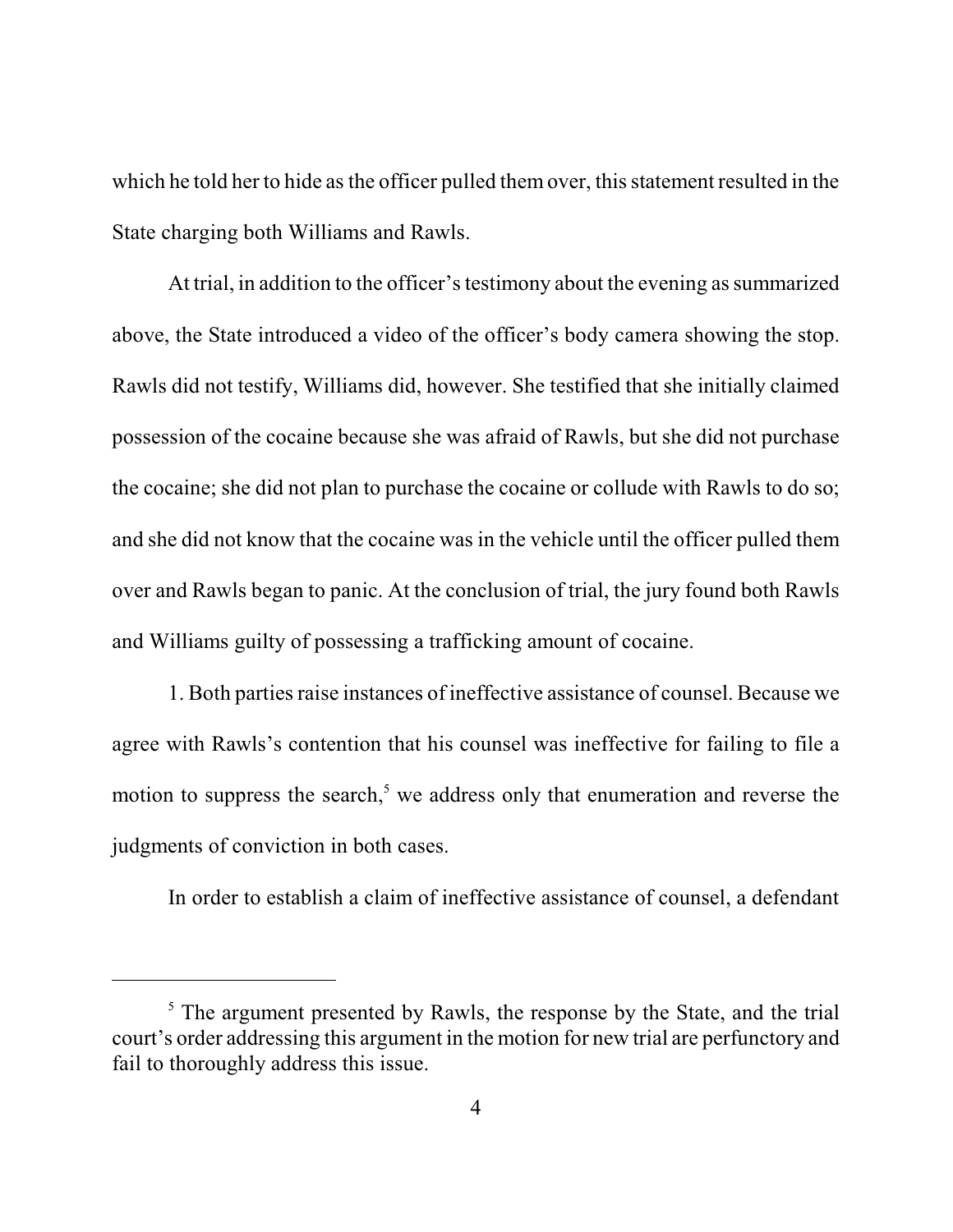must prove both that his counsel's performance was professionally deficient and that he was prejudiced by that deficient performance. To prove deficient performance, [the defendant] must show that counsel performed at trial in an objectively unreasonable way considering all the circumstances and in the light of prevailing professional norms. This showing requires a defendant to overcome the strong presumption that trial counsel's performance was adequate. Reasonable trial strategy and tactics do not amount to ineffective assistance of counsel. To prove the prejudice prong, [the defendant] must show that there is a reasonable probability that, but for counsel's unprofessional errors, the result of the proceeding would have been different. If [the defendant] fails to show either prong of the *Strickland[v. Washington]* test, we need not examine the other prong. 6

"The failure to file a motion to suppress does not constitute per se ineffective assistance of counsel; an appellant must make a strong showing that the evidence would have been suppressed had the motion been filed."<sup>7</sup> "Under the automobile exception to the warrant requirement imposed by the Fourth Amendment, a police officer may search a car without a warrant if he has probable cause to believe the car

<sup>6</sup> (Punctuation and citations omitted.) *Terrell v. State*, 313 Ga. 120, 130 (5) (868 SE2d 764) (2022), quoting *Collins v. State*, 312 Ga. 727, 744 (8) (864 SE2d 85) (2021); *DeLoach v. State*, 308 Ga. 283, 287 (2) (840 SE2d 396) (2020), and citing *Strickland v. Washington*, 466 U. S. 668, 687 (III) (104 SCt 2052, 80 LE2d 674) (1984); *Palmer v. State*, 303 Ga. 810, 816 (IV) (814 SE2d 718) (2018).

<sup>7</sup> *Millsap v. State*, 275 Ga. App. 732, 736 (3) (c) (621 SE2d 837) (2005).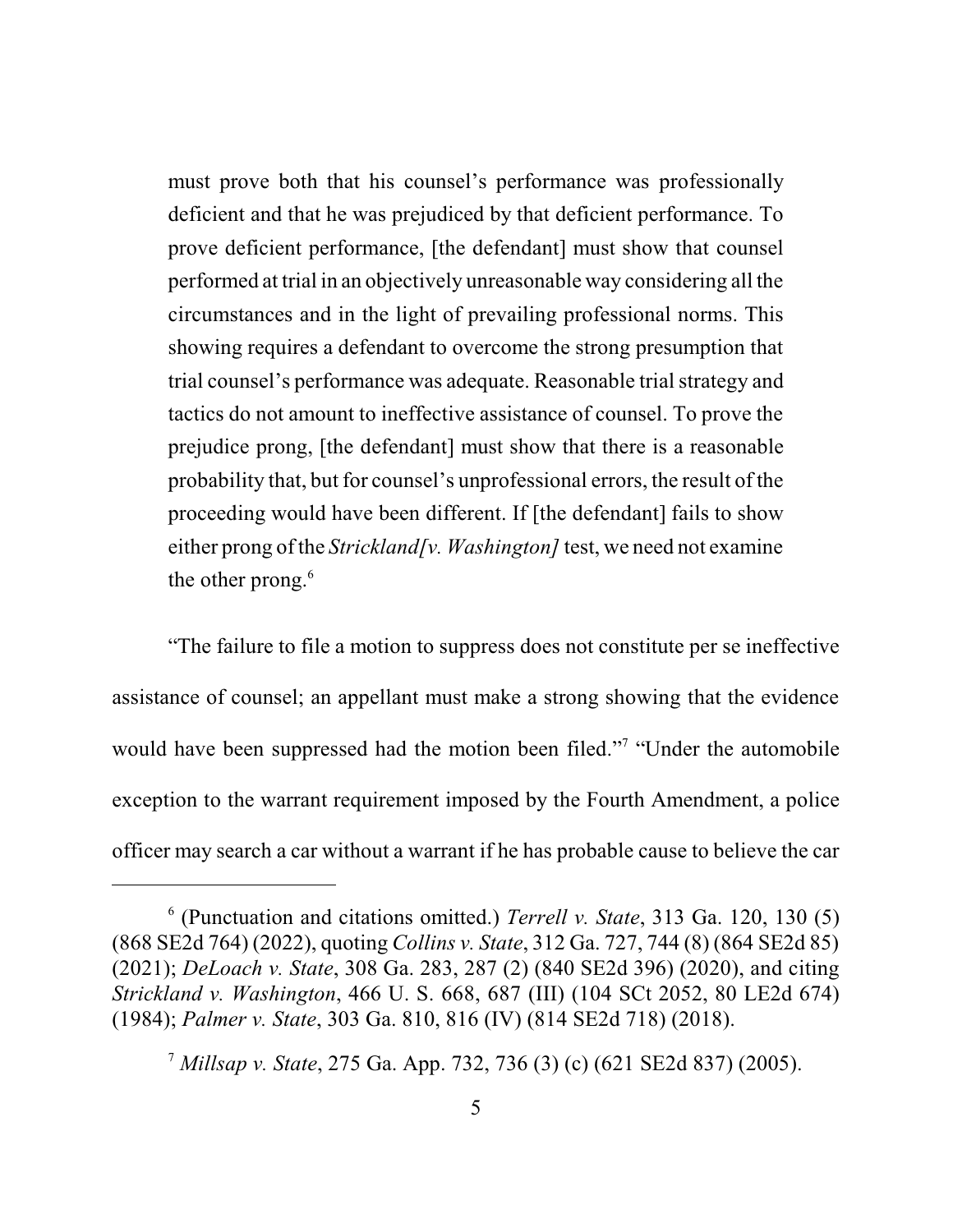contains contraband, even if there is no exigency preventing the officer from getting a search warrant."<sup>8</sup>

If

the trial court was not required to make explicit factual findings or credibility determinations on the record, and in fact did not do so, we assume that the trial court implicitly resolved all disputes of fact and credibility in favor of its ruling, and we generally accept such implicit factual findings unless clearly erroneous. . . . [If] the controlling facts are not in dispute . . . because they are discernible from a video, our review is de novo.<sup>9</sup>

It is undisputed that Rawls did not consent to the search<sup>10</sup> and that the officer did not obtain a warrant for the search. During Rawls's motion for new trial hearing, his trial counsel was questioned about the officer's discovery of the cocaine and why

<sup>8</sup> (Punctuation omitted.) *State v. Alford*, 347 Ga. App. 208, 214 (3) (818 SE2d 668) (2018), quoting *Shell v. State*, 315 Ga. App. 628, 631 (2) (727 SE2d 243) (2012).

<sup>9</sup> (Citations and punctuation omitted.) *State v. Walden*, 311 Ga. 389, 390 (858 SE2d 42) (2021).

<sup>&</sup>lt;sup>10</sup> The State asked the officer whether Rawls told him he was not allowed to search the vehicle, and the officer answered "no"; however, there is no indication that the officer actually requested permission to search the vehicle and in fact had removed Rawls and Williams from the vehicle before immediately searching without asking for permission according to the body camera video.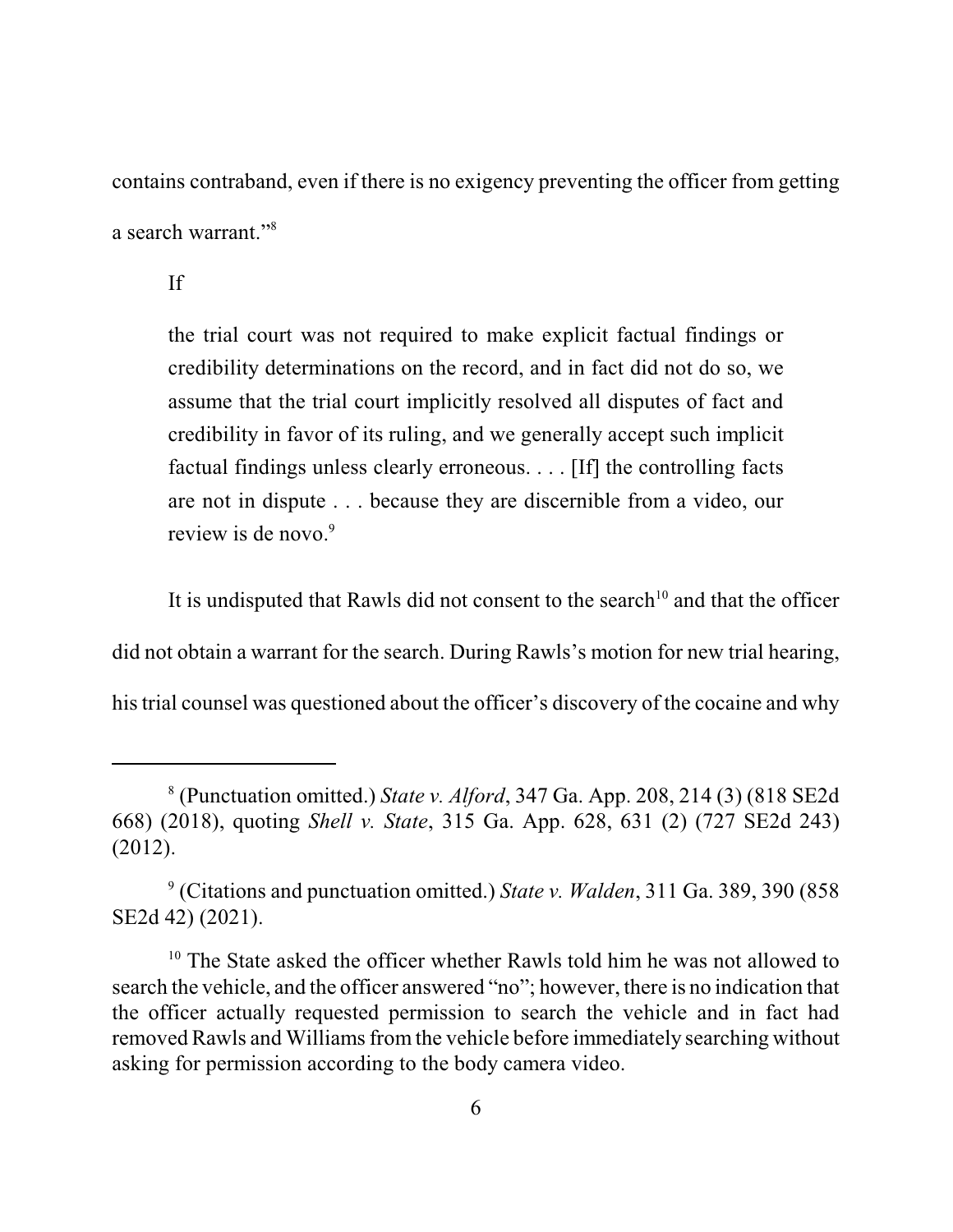he failed to move to suppress the search. Trial counsel could not remember details about where or how the cocaine was found, and he did not have a strategic reason for not filing a motion to suppress the search.

In this case, the officer testified that the basis of probable cause for the warrantless search of the vehicle was to look for additional open containers of alcohol based on Rawls's andWilliams's admission that Williams was drinking froman open container while riding in the passenger seat. There was no indication that the officer felt fear for his safety, smelled any drug-related odors, or had probable cause to support a search for any contraband other than open containers of alcohol.<sup>11</sup> The officer testified that he opened the center console of the vehicle in order to check for additional open containers of alcohol and immediately saw a plastic bag containing a white substance sticking out of a glove in the console. The body camera footage of the search, however, establishes that this testimony is false, and that instead, the

<sup>&</sup>lt;sup>11</sup> Compare *Alford*, 347 Ga. App. at 215-216 (3) (remanding for trial court to address whether the officer's detection of the odor of marijuana provided probable cause for searching a backpack after the court found that the defendant's violation of the open container ordinance could not support the search).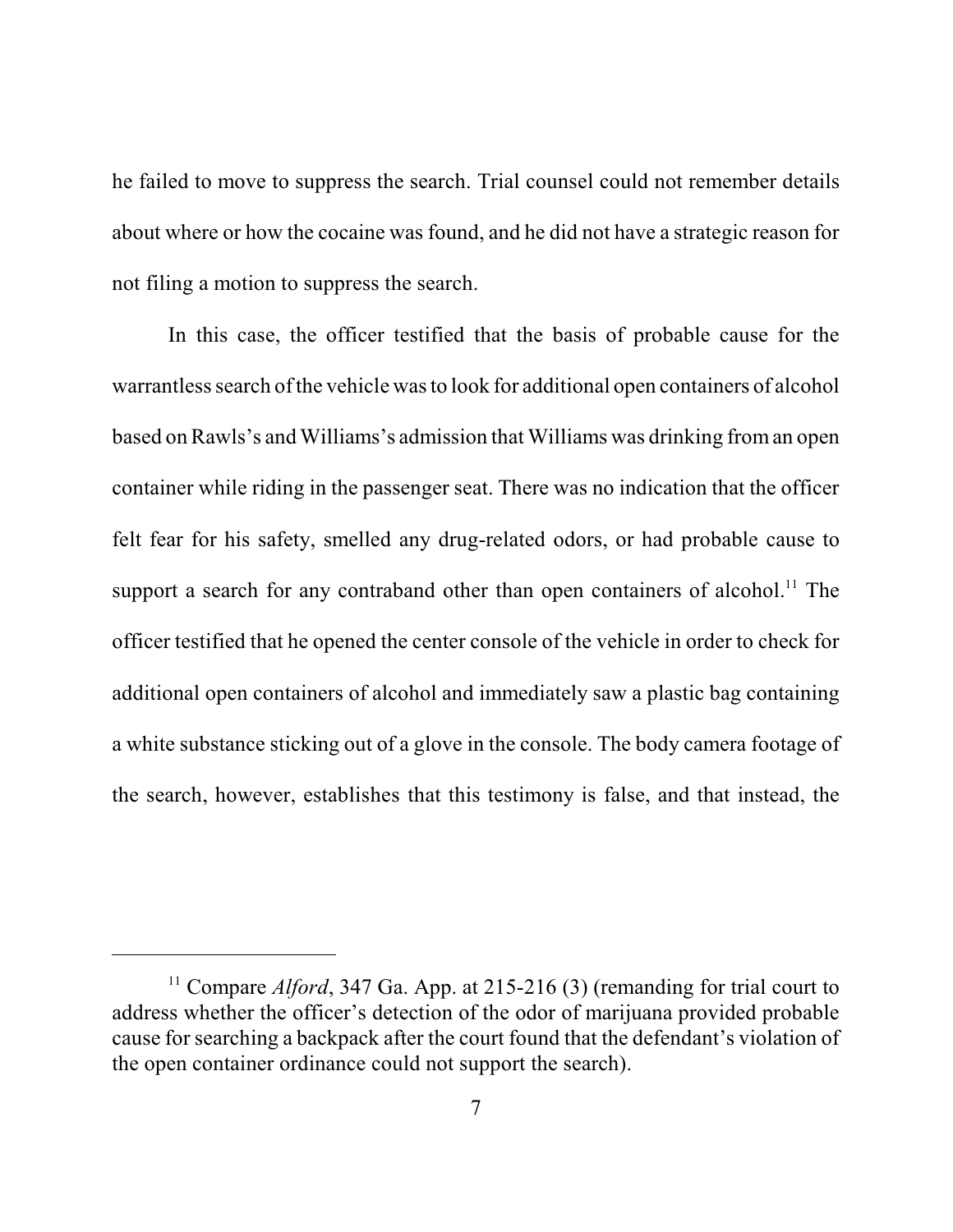officer had to remove the glove from the console and shift the position of the glove opening in order to look inside the glove before being able to see the bag of cocaine.<sup>12</sup>

"The scope of a warrantless search of an automobile . . . is not defined by the nature of the container in which the contraband is secreted. Rather, it is defined by the object of the search and the places in which there is probable cause to believe that it may be found."<sup>13</sup> As established by the video of the search, as soon as the officer opened the center console it was apparent that no *open containers of alcohol* were therein because it was stuffed full of random items, and there was no probable cause for the officer to pull the glove from the console and investigate therein because the glove would not have contained an open container of alcohol. 14 It is not illegal to

<sup>12</sup> See *Dougherty v. State*, 341 Ga. App. 120, 123, n. 1 (799 SE2d 257) (2017) ("We conduct a de novo review of factual findings when the controlling facts are clearly and completely discernible from a video recording.").

<sup>13</sup> *United States v. Ross*, 456 U. S. 798, 824 (IV) (102 SCt 2157, 72 LE2d 572) (1982) ("Just as probable cause to believe that a stolen lawnmower may be found in a garage will not support a warrant to search an upstairs bedroom, probable cause to believe that undocumented [noncitizens] are being transported in a van will not justify a warrantless search of a suitcase. Probable cause to believe that a container placed in the trunk of a taxi contains contraband or evidence does not justify a search of the entire cab.").

<sup>14</sup> Compare, e.g., *Douglas v. State*, 303 Ga. 178, 182 (2) (811 SE2d 337) (2018) (explaining that detection of burnt marijuana or raw marijuana by a trained law enforcement officer may support a warrantless search of a vehicle and any locations